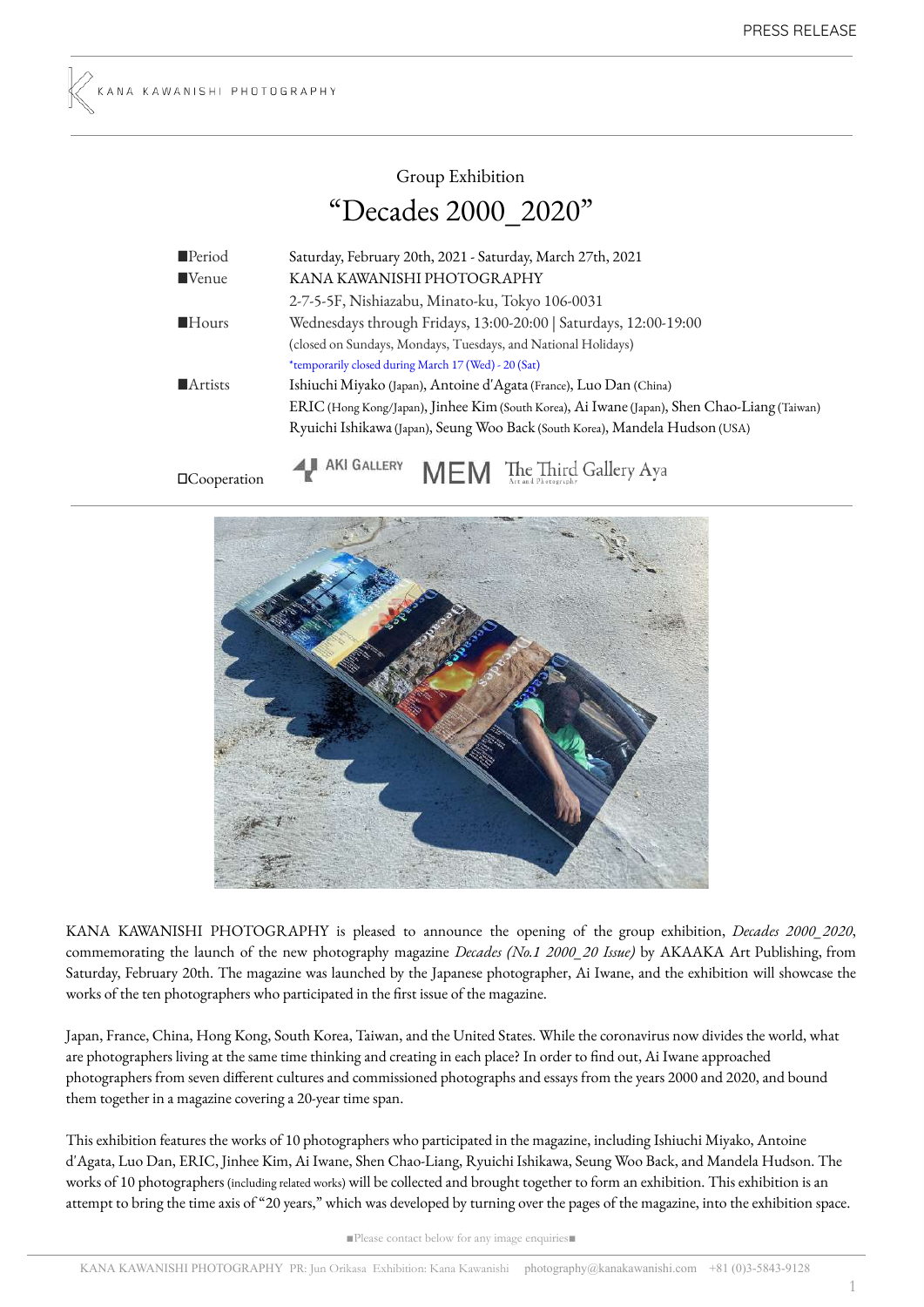#### Ishiuchi Miyako



*Mother's 25 Mar 1916 #13* 2000 | gelatin silver print | © Ishiuchi Miyako, courtesy The Third Gallery Aya

In early March 2020, when the novel Coronavirus was yet to burst into a pandemic, I traveled to the Hiroshima Peace Memorial Museum to take photographs of the recently donated relics. This was the place where objects that experienced August 6th, 1945 would eventually be put together, entwined with a time span of 75 years. I have repeatedly visited this place since 2007, which has approximately 20,000 donated items that are unable to become a past. Although the number of donations is decreasing year by year, another dress waited for me to be photographed this year. The folded dress, with no one to wear it, seemed lonely. I took it out into the light, smoothed out the wrinkles, straightened its chest part, and let air flow through the folds on the skirt. I released the shutter as calling the image of the woman who *owned this dress.* (Extracted from the essay, "From *Mother's* to ひろしま*/hiroshima*")

Ishiuchi Miyako was born in 1947 in Kiryu, Gunma, and raised in Yokosuka, Kanagawa, Japan. She received the 4th Kimura Ihei Award for the series *Apartment* in 1979 and represented Japan at the 51st Venice Biennale in 2005 with the series *Mother's*. Her monograph ひろしま*/hiroshima* was published in 2008 and this series is still ongoing. She received the Medal with Purple Ribbon in 2013, and the Hasselblad Award in Photography in 2014. Her exhibitions have been presented at major art museums around the world, including *Grain and Image* (2017-2018, Yokohama Museum of Art, Yokohama, Japan), *Postwar Shadows* (2015, J. Paul Getty Museum, Los Angeles), and many others. Her solo exhibition *Seen and Unseen - Tracing Photography* is planned at Otani Memorial Art Museum, Nishinomiya City from April 3rd to July 25th, 2021.

#### Antoine d'Agata



from the series *COVID-19, Paris, France, Lockdown, 2020* 2020 | © Antoine d'Agata / Magnum Photos. Courtesy MEM.

■Please contact below for any image enquiries■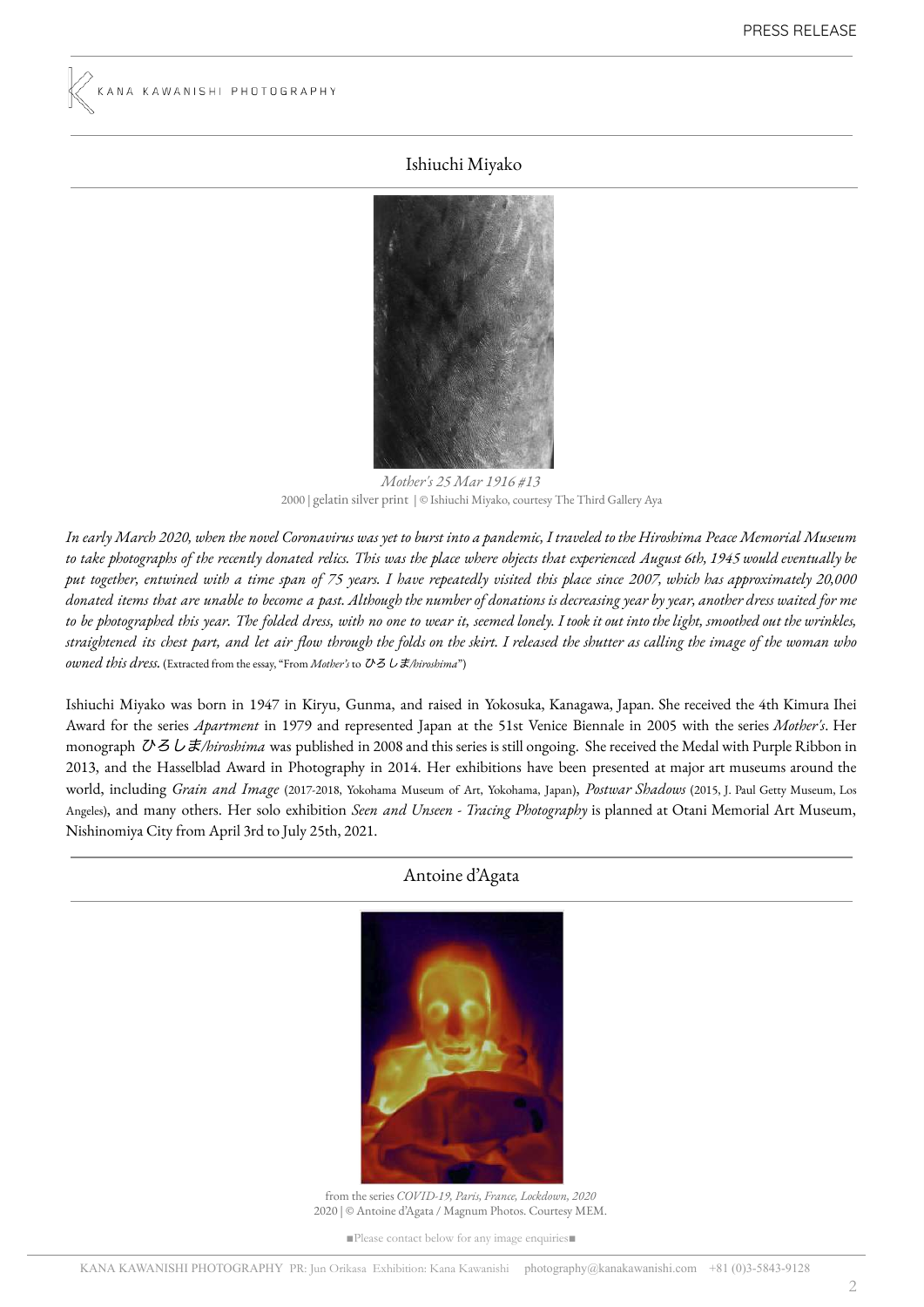*BRUTAL REALITY IN THE SPACES OF NON-LIFE. IMMOBILIZED TIMES, PURE STATE OF PRESENCE IN THE WORLD, EXISTENCE REDUCED TO A FORM OF ABSORPTION. INCURABLE CYCLE OF SURVIVAL, COLLAPSE OF BEINGS INTO INSIGNIFICANCE, APOCALYPSE AS PERMANENT CONTEXT. / NAKED LIPS ON THE OPEN WOUND, WITH THE UNBEARABLE VIOLENCE OF RESENTMENT, THEY DESTROY THE SPIRIT OF A TIME WITHOUT PITY, PARALYZED BY THE FATALITY OF CYNICISM AND COMFORT. FICTION REFUSES TO ADAPT TO REALITY, CONDITION AND POSSIBILITY OF WHAT ONCE WAS AND OF WHAT IS.* (Extracted from the essay, "INTOXICATION.")

Antoine d'Agata was born in 1961 in Marseille, France. He is a photographer, filmmaker, and member of Magnum Photos agency. He studied at the ICP (NYC) and, among other prizes, was a winner of the Prix Niépce (2001) and the Rencontres d'Arles Author's Book Award (2013). His photographs form part of a number of international collections and he exhibited in various museums throughout the world. His work can be read as the exploration of contemporary violence through two distinct perspectives: the violence of Day or economic and political violence (migration, refugees, poverty, and war) and the violence of Night or the survival of social groups marginalized by poverty who generate ways to survive through crime (drugs, theft or prostitution).



from the series, *Nowhere to Run* 2020 | archival pigment print | © Luo Dan

For the entire month of July, I drove around and wandered among those high plateaus alone. I could breathe easy, walk in leisure, and photograph to my heart's content here—truly long-lost freedom. After nearly a half-year of isolation, repression, fear, and anxiety, my introverted-self contracted a case of social phobia, and rarely engaged with others. Within my lens, human figures diminished in size and became increasingly distant. I photographed many scenes devoid of people. These were not desolate remote places, but right next to major roadways. I also photographed traces left in nature by human beings. Whether roadside or traces, they were all declarations of human occupation. This world is a world of humans. Is that true? It is definitely also a world for viruses. (Extracted from the essay, "Nowhere to Run")

Luo Dan was born in 1968 in Chongqing, China. He graduated from the Sichuan Fine Arts Institute in 1992. He is the recipient of several photography awards, including the prestigious Art Award China(AAC) for Photography Artist of the Year 2013, for his *Simple Song* series; the Gold Award for Outstanding Artist at the Lianzhou International Photography Festival (2008) for his *North, South* series. In addition, Luo Dan's works are collected by many art institutions and individuals, such as the San Francisco Museum of Modern Art, the Peabody Essex Museum, and the Turney Photography Foundation. He currently lives and works in Chengdu, China.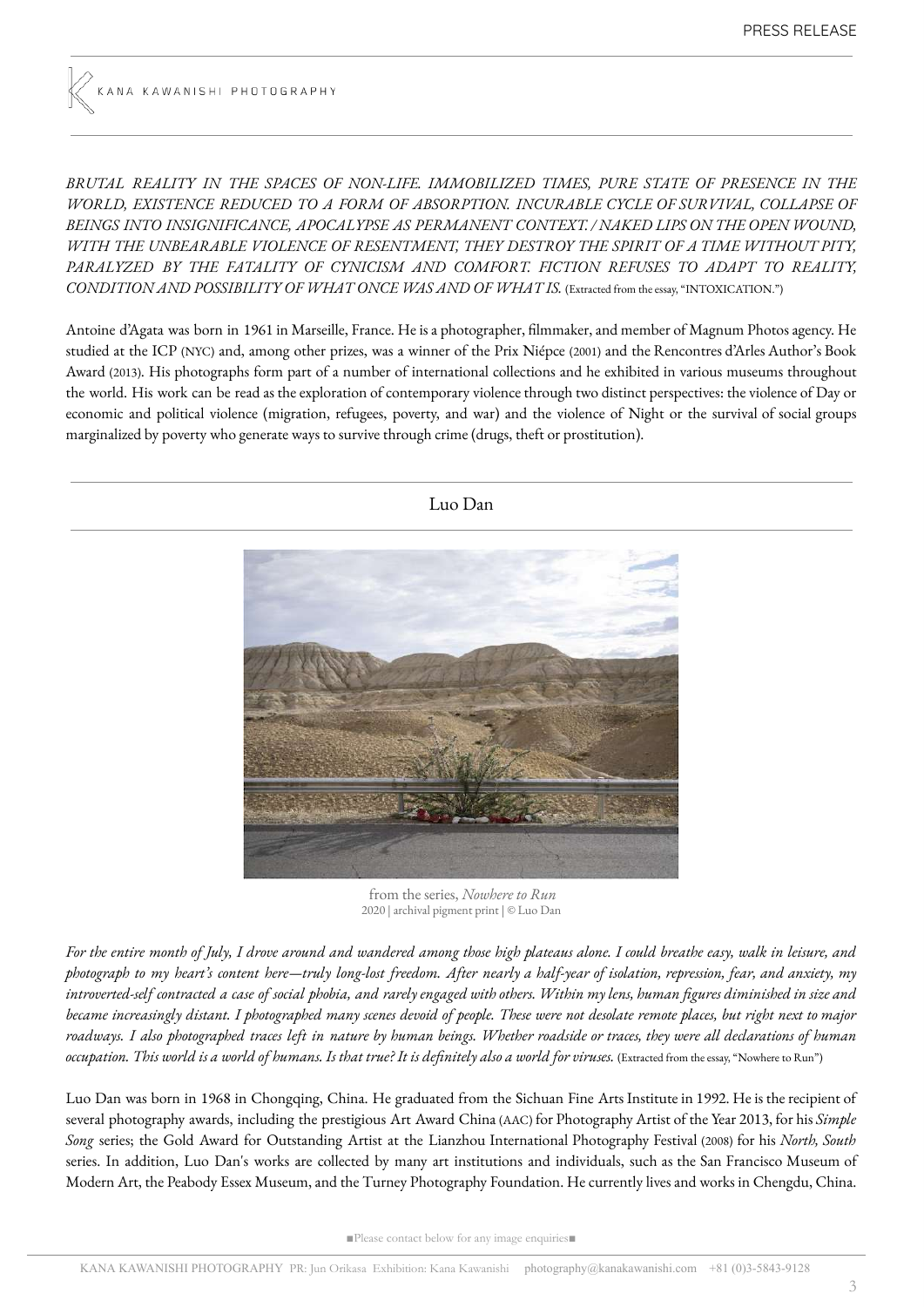## ERIC



from the series, *WE LOVE HONG KONG* 2020 | archival pigment print | © ERIC

Looking back through my finished monograph ("WE LOVE HONG KONG," 2019), I noticed something new. They reminded me of a portrait series I debuted with 20 years ago. To me, they felt "the same." The older series had a completely different motif and photographed children at the beach with the ocean as its background. It also included some unpublished works that featured adults. Since both series had a similar appearance as they were both taken in the daytime, I first wondered whether it was the visual aspect that made them feel similar, but it wasn't only that. I noticed I was communicating the same feature of humans in both series through photography. (Extracted from the essay, "The Indescribable")

ERIC was born in 1976 in Hong Kong to parents from China. In 1997, he relocated to Japan upon the return of Hong Kong to China. He encountered photography at a photo store where he worked part-time. In 2005, he debuted with the monograph *everywhere* (Tokyo Visual Arts). He has mainly worked on street snapshots ever since and has lived in Okayama since relocating from Tokyo in 2016. His publications include *GOOD LUCK CHINA* (2008, AKAAKA), *LOOK AT THIS PEOPLE* (2011, AKAAKA), *EYE OF THE VORTEX* (2014, AKAAKA), *Good Luck Hong Kong* (2018, Zen Foto Gallery), and *WE LOVE HONG KONG* (2019, AKAAKA).

Jinhee Kim



*Finger Play-059* 2019 | archival pigment print | © Jinhee Kim, courtesy KANA KAWANISHI GALLERY

■Please contact below for any image enquiries■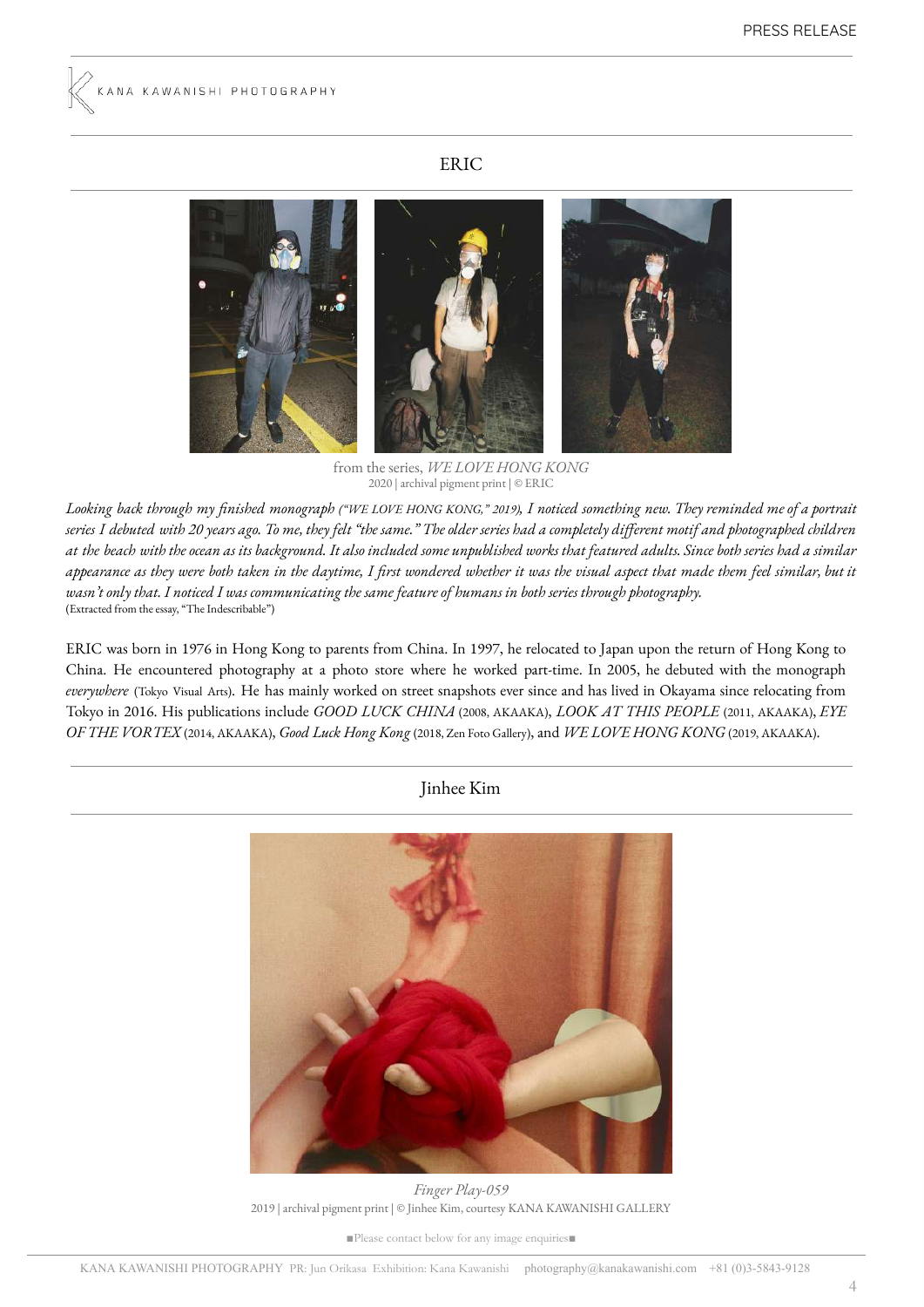Looking through magazines of the year 2000 to use in Decades, I discovered a surprising fact: I couldn't sense the time span of 20 years when comparing the photographs I found there to those of the magazines of 2020 that I've examined for my other project. Furthermore, the female hand gestures of the society back in 2000 revealed a shockingly transparent, progressive, and at times more unaffected expression. The reason why I started the series "Finger Play" was because of my antipathy towards female hands acting the beauty that had been standardized by recent media; however, what I felt from images from two decades ago were unpretentious innocence. (Extracted from the essay, "2000")

Jinhee Kim was born in 1985 in Busan, South Korea. She completed her B.A. at Chung-Ang University (Seoul), Department of Photography in 2008. In 2010, her first monograph *Whisper(ing)* (IANNBOOKS, South Korea) was published. This series of works reflected her sympathy to the delicate pain and anxieties women of her generation struggled with. Since her later work *She* (2014), Kim has consistently used the method of applying embroidery of words or abstract shapes to prints in order to further express the women's deep unconscious. She was awarded the Excellence Prize at THE REFERENCE ASIA: PHOTO PRIZE 2019 for the series *Finger Play* (2019-).



*Tenshochi, Kitakami, Iwate* from the series *A New River* | 2020 | archival pigment print © Ai Iwane, courtesy KANA KAWANISHI GALLERY

"An 'Oni' crawls on all fours, in a grove of cherry trees after everyone has gone." / Every spring, I visited a grove of cherry trees where traditions said that "oni" live in, because I could not stop thinking about the words a taiko drummer from Futaba, Fukushima once mentioned to describe his hometown he had been unable to return to since the Fukushima Daiichi nuclear power plant accident. / Although I had planned to be in Fukushima this spring again, Fukushima was no longer the only place where people had disappeared under the cherry blossoms in spring 2020. / From Fukushima, I coincidentally visited Tenshochi (Kitakami, Iwate) in April 2020, and walked down the two-kilometer-long row of cherry blossoms that usually attract over 300,000 people in spring. As I walked under the trees that were no longer illuminated, the boundary between humans and beasts became blurred, and beasts were roaring in celebration of the regained darkness. / Have we lost another cherry blossom grove and have handed it over to them? I traveled further north to find it out—from *Fukushima to Ichinoseki, Kitakami, Tono, and Hachinohe.* \**Oni* is a demonic, ogre-like creature in Japanese folklore. (Extracted from the essay, "A New River Flows")

Ai Iwane was born in 1975 in Tokyo, Japan. In 1991, she went to the United States to study abroad at Petrolia High School. After returning to Japan, She began her career as a photographer in 1996. Since 2006, she has focused on the Japanese American culture in Hawaii, and continues to work on the theme of the relationship between Hawaii and Fukushima through immigration. In 2018, her first monograph *KIPUKA* (Seigensha Art Publishing) was published. She was awarded the 44th Kimura Ihei Award and the 44th Ina Nobuo Award. Her publications include *Journey towards Kipuka* (Ohta Publishing), *Hawaii-shima no Bon Dance (Bon Dance on the Island of Hawaii)* (Fukuinkan Shoten), and her latest book, *A NEW RIVER* (bookshop M).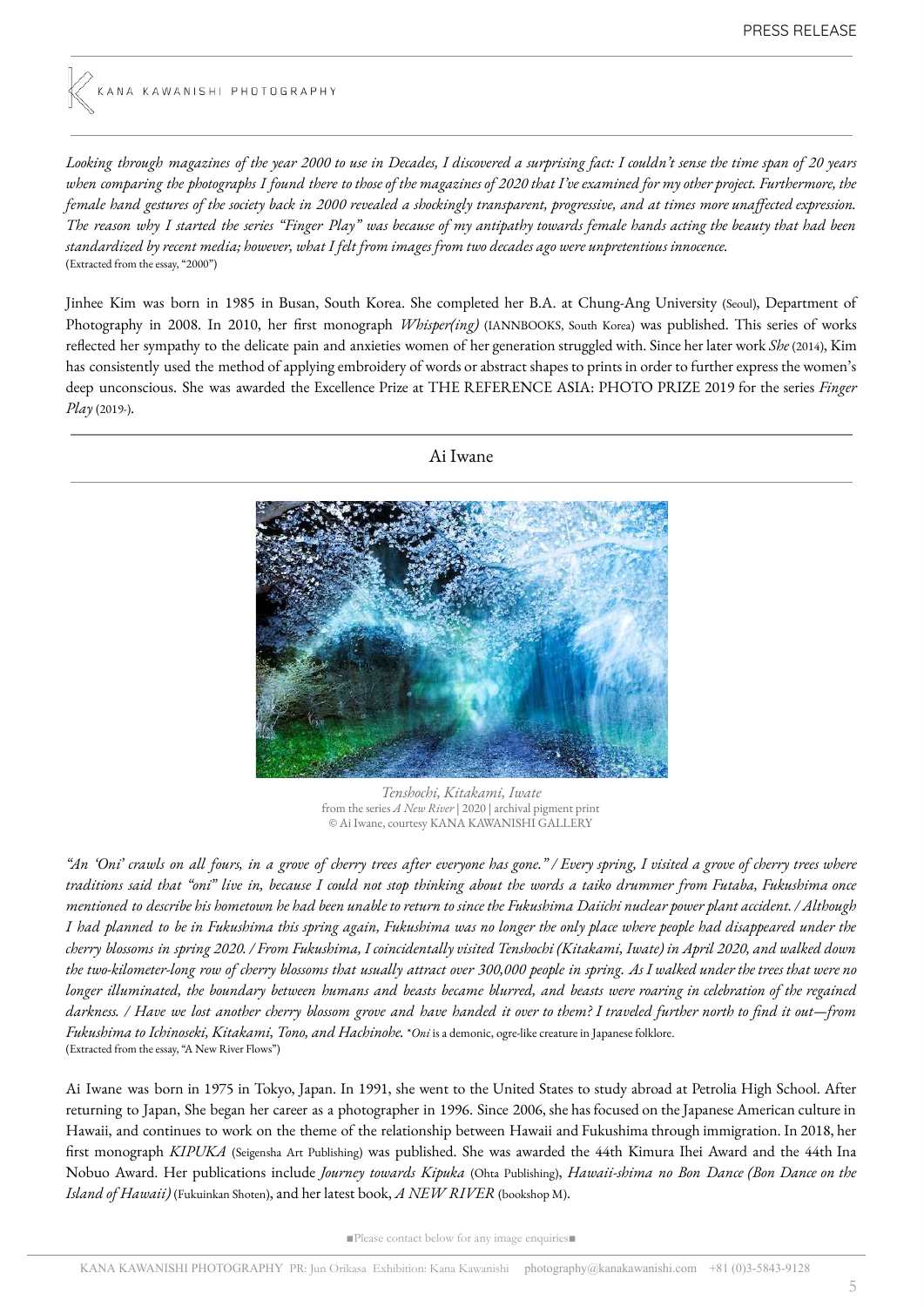# Shen Chao-Liang



嘉義 *Chiayi* from the series *Floating* | 2019 | archival pigment print © Shen Chao-Liang, courtesy Aki Gallery



嘉義 *Chiayi* from the series *Floating* | 2020 | archival pigment print © Shen Chao-Liang, courtesy Aki Gallery

I began to contemplate future creative directions on a foundation of continued writing of Taiwan's internal state. Among these were, to directly or indirectly invoke events or spiritually symbolic metaphors relevant to cultural or geographical vistas in the trajectory of historical development. And then, on the one hand, I devote myself to present through a stylistic integration and visual editorialization, the various visages of national destiny as reflected in the implications of the land and history, while depicting the complex emotions of various ethnic groups in their response to the times; and on the other hand, I attempt to take further strides to connect Taiwan's crucial geographical existence as the First Island Chain to the potential relevance and influence on similar issues in the global context. Revisit the past, survey the present, and interpret the future. Based on this concept, I collected a sampling of realistic and narrative images from all across Taiwan for the book "Floating" (2015-2020), which combs through potential issues of colonialism, national identity, ethnicity, cold war, human rights, aborigines, ecology, environment, and energy. From among my personal creative projects, this has been different from previous practices in *terms of subject matter and geographic span.* (Extracted from the essay, "For the Past and the Future")

Shen Chao-Liang was born in 1968 in Tainan, Taiwan. He obtained his master's degree from the Graduate School of the Applied Media Arts, National Taiwan University of Arts. He has served asa deputy chief photographer for the Liberty Times, Taiwan, and has been an artist in residence at National Central University. Currently, he works on photographic creation, critique, and research, and holds workshops and plans exhibitions. At the same time, he is an adjunct associate professor at the National Taiwan University of Arts and an organizer of the Photo ONE, Taipei. Shen won the Golden Tripod Award for Best Photography (magazine category) of R.O.C. (Taiwan) in 2000, 2002, and 2012, the Asia Award in Sagamihara, Japan (2004), the Dong-gang Photography Award, Korea (2006), the Artists Wanted: Photography Category Award, NY, USA (2011), the IPA (International Photography Awards) 1st Place in Professional: Book of Documentary, LA, USA (2012), and the 2015 Wu San-Lien Award, Taiwan, among others.

## Ryuichi Ishikawa





2020 | archival pigment | © Ryuichi Ishikawa

■Please contact below for any image enquiries■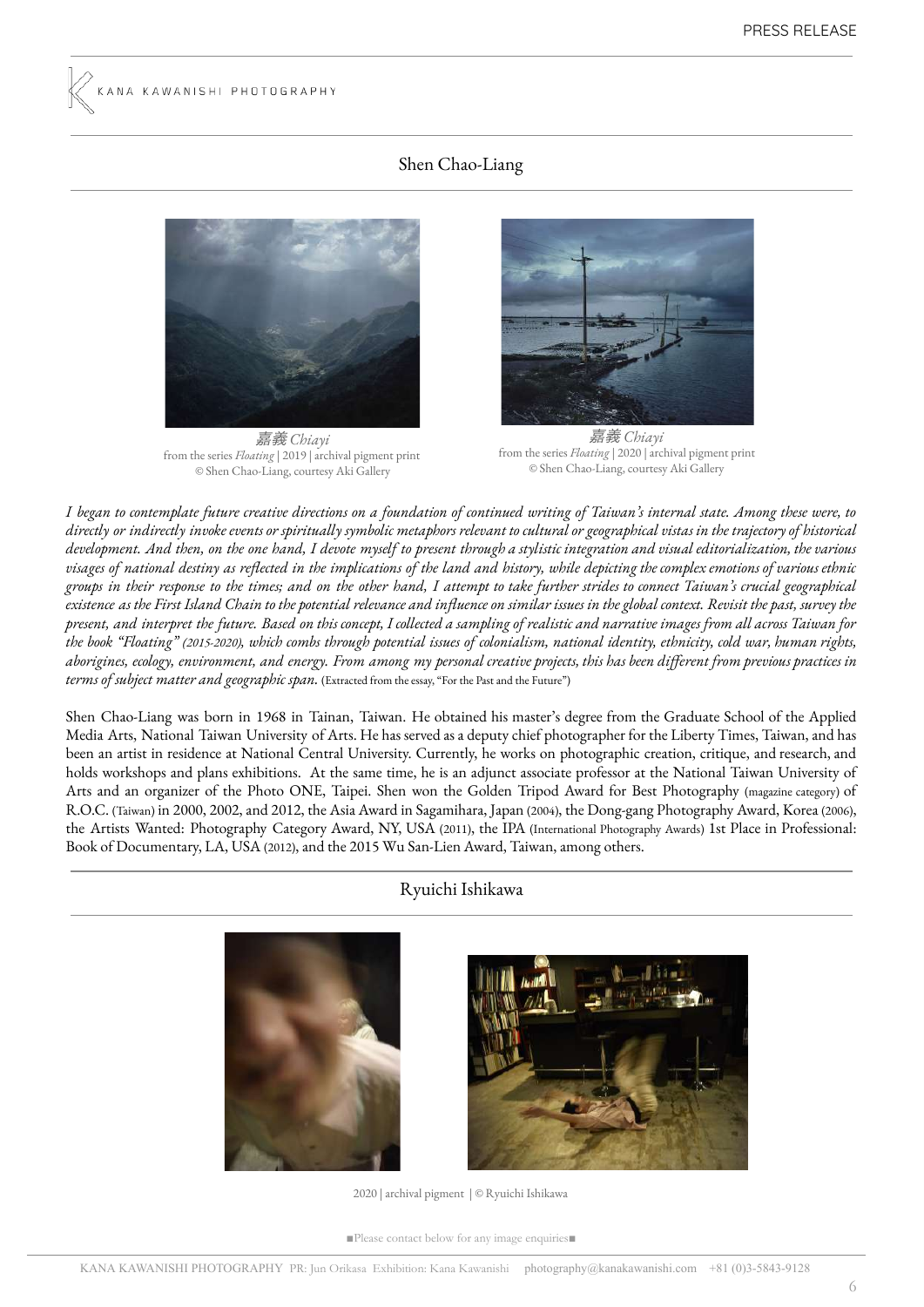—Twenty years later, most of my friends have returned back to Okinawa. Some of them introduce houses and lands to people, some install electricity and piping systems and design the interior of houses, some cook, some create music, and some designer clothes. We still carry the same kind of frustration we always had with us. We still think about it, and we are still fighting against it. When they came back to Okinawa, they left half of themselves in the cities. But the other half, which they still have with them, is probably what I had left behind me when I was young. They look so bright with that half, which makes me feel secure to be around them. Perhaps, I am the very half that they had left in the city. / This town and ourselves seem to be overlapping with each other; things seem to be changing little by little, or they might *not be changing at all.* (Extracted from the essay, "Offline")

Ryuichi Ishikawa was born in 1984 in Okinawa, Japan. In 2010, he studied under photographer Tetsushi Yuzaki. In 2011, he participated in the Shomei Tomatsu Digital Photography Workshop. In 2015, he received the 40th Kimura Ihei Award and the Photographic Society of Japan Newcomer's Award. Major solo exhibitions include *Once thinking, nothing before eyes* (2016, Yokohama Civic Art Gallery Azamino, Kanagawa). Major group exhibitions include *Roppongi Crossing 2016: My Body, Your Voice* (2016, Mori Art Museum, Tokyo) and *BODY/PLAY/POLITICS* (2016, Yokohama Museum of Art, Kanagawa). Photo books include *okinawan portraits 2010-2012*, *A Grand Polyphony*, *adrenamix*, *okinawan portraits 2012-2016* (all published by AKAAKA), and *CAMP* (SLANT).



Seung Woo Back

from the series *DAILY STAMP WORKS* 2020 | archival pigment print [replication of original work] | © Seung Woo Back

This is an unreleased series that I have continued to work on since 2019. This project concerns the act of taking photographs every day, starting in 2019. Two works have been produced per day since the starting date—on January 1, 2019, two works, one for January 2, 2019, and the other for December 31, 2018, are produced; the following day, works for January 3, 2019, and December 30, 2018, are produced, and so forth. / The photographs that appear in this series are taken by me, are found photographs that I have selected from my archives, and at times taken from postcards that commemorate a certain place or location, also selected from my archives. / The date is inscribed over the prints with acrylic paint. The project concerns the creation of a fictional archive of selected images and stories that have interested me each moment of each day. Not necessarily headed toward a specific goal or purpose, the series is merely a part of my activity as an artist as well as *research on the notion of photography I have been contemplating lately.* (Extracted from the essay, "DAILY STAMP WORKS")

Seung Woo Back was born in 1973 in Daejon, South Korea. He completed a bachelor's degree and dropped out master's degree in photography at Chung-Ang University in Seoul, South Korea, and an M.A. in Fine Art and Theory at Middlesex University in London, U.K. He had a solo exhibition in Gana Insa Art Center with his series *Real World* (2007) and has lived and worked in Seoul since then. He has had more than 20 solo exhibitions in New York, Paris, Tokyo, and Seoul, and has participated in over 150 group exhibitions domestically and internationally. He was selected as a recipient of the Korea Artist Prize 2016 and was awarded the ILWOO Photography Prize in 2010. His works are collected in over 30 museums and art galleries, such as the J. Paul Getty Museum, the National Museum of Modern and Contemporary Art, South Korea, and the Museum of Fine Arts, Houston. He is a professor of Visual Communication Design at Hongik University, South Korea.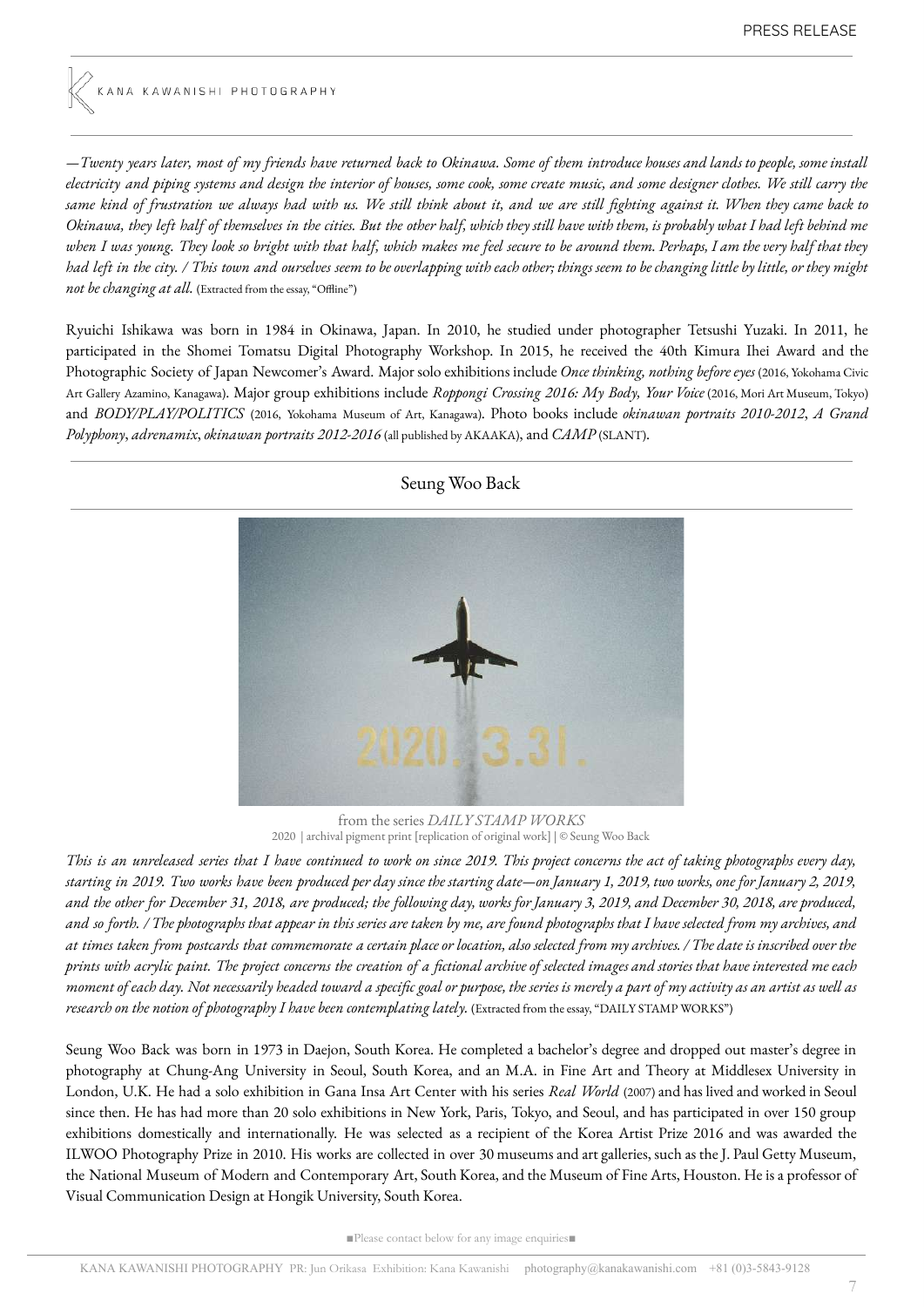### Mandela Hudson



*Thief Theme, Beautiful Boogeyman* 2020 | archival pigment print | © Mandela Hudson

My intentions were to use creative measures such as image-making and writing as a course of action to possibly shield myself and increase my vitality but when I compiled the photos I quickly noticed that they shed a light on a few crucial factors. First and foremost, without dedicated support and a fostering community, there is no way I could have made it to this stage of my life, and that the photographs also served as a pictorial representation of my loved ones' attitudes, thoughts, and emotions. / For instance, the image titled "Thief Theme, Beautiful Boogeyman" is a made-up narrative used to challenge the thought process that wickedness comes directly from pure evil. It makes me think about how we sometimes see the outward appearance of a person but never question the inherited stereotypes or what is actually *behind the mask.* (Extracted from the essay, "More News from Babylon")

Mandela Hudson was born in 1989 in Chicago, IL, USA. He is a multidisciplinary artist (with a concentration in photography) who lives and works in Chicago. His enthusiasm for multiple forms of visual communication assists in the overall practice of building skills and fabrication of projects in disciplines such as woodworking, digital inkjet printing, lms, bookmaking, and design. His dedication and overall love for creating have been a major driving force in the work as he aims to build stronger networks with an array of artistic communities. In the fall of 2018, Mandela founded Projection Publishing. Projection works to promote and distribute artist books, memorabilia, and other periodicals that bring increased visibility and appreciation to various creative industries.

\* \* \*

Iwane says that one of the motivations for creating the magazine "Decades" was the desire to communicate with photographers from around the world who are living in the same era in a way that cannot be experienced online.

What did each photographer think and see in the swirling vortex of the times? Derived from the dialogues between the photographers in "Decades," this exhibition will present the years "2020" and "2000" on each floor and sterically exhibit how photographers from around the world have captured these times.